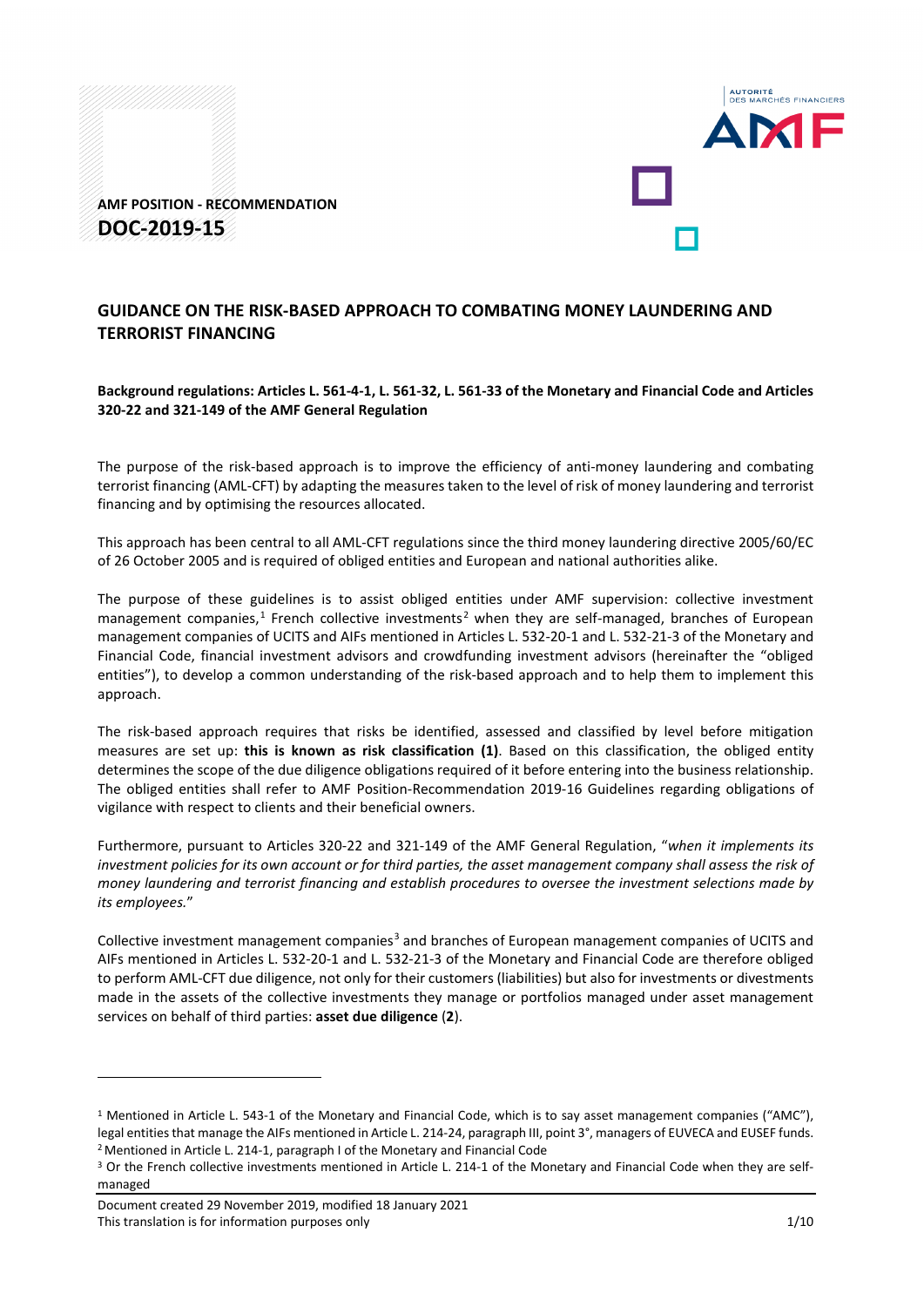

## 1. CLASSIFICATION OF RISKS

To apply the appropriate due diligence measures, obliged entities shall define and implement mechanisms for identifying and assessing the risks of money laundering and terrorist financing. They will then classify these risks.

When the obliged entities belong to a group, and the parent company of the group has its registered office in France, they shall implement a mechanism for identifying and assessing the risks that exist at group level, as well as an appropriate policy for dealing with those risks. Group-level organisation and procedures shall be defined by the parent company.

## **1.1. Risk factors**

In accordance with Article L.561-4-1 of the Monetary and Financial Code, to identify the risks to which it is exposed through its activity, the obliged entity must analyse:

- $\div$  The nature of the products and services offered, the terms of the transactions proposed and the distribution channels used, hereinafter the **Product Risk (1.1.1);**
- The country or geographical region of origin or destination of the funds, hereinafter the **Country risk (1.1.2);**
- Characteristics of customers, hereinafter **Customer Risk** (**1.1.3**).

The obliged entity shall also take into account the **Supranational Risk Assessment published by the European Commission**<sup>[4](#page-1-0)</sup> and its recommendations, the joint opinion published by the European supervisory authorities,<sup>[5](#page-1-1)</sup> the **National Risk Assessment published by the COLB**[6](#page-1-2) and the risk factors mentioned in Annexes II and III to Directive 2015/849 of the Parliament and of the Council of 20 May 2015.

To measure these risks, the obliged entity must take into account those factors considered to be exacerbating and those considered to be mitigating.

The law has already set the risk levels of several situations, in particular:

| <b>LOW RISK</b>                                                                                                                                                                                                                                                                                                                           | <b>HIGH RISK</b>                                                                                                                                                                                                                                                                                                    |
|-------------------------------------------------------------------------------------------------------------------------------------------------------------------------------------------------------------------------------------------------------------------------------------------------------------------------------------------|---------------------------------------------------------------------------------------------------------------------------------------------------------------------------------------------------------------------------------------------------------------------------------------------------------------------|
| Regulated financial institution: the customer, or<br>where applicable, the beneficial owner, is an obliged<br>entity, referred to in paragraphs 1 to 6 bis of Article                                                                                                                                                                     |                                                                                                                                                                                                                                                                                                                     |
| L. 561-2 of the Monetary and Financial Code,<br>established in France or in another Member State of<br>the EEA (Article R. 561-15 of the Monetary and<br>Financial Code)                                                                                                                                                                  | Transaction with persons located in a State that<br>appears on the lists published by the FATF of States<br>with laws or practices that obstruct the fight against<br>money laundering and terrorist financing or<br>published by the European Commission (Article L.<br>561-10 of the Monetary and Financial Code) |
| Public entity: The customer is a <b>public authority or</b><br>public body, under the Treaty on European Union,<br>treaties establishing the European Communities,<br>derivative Community law, the public law of a<br>Member State of the European Union or any other<br>commitment made by France, and meets the following<br>criteria: | Politically Exposed Persons (Article 561-10 and R. 561-<br>18 of the Monetary and Financial Code);                                                                                                                                                                                                                  |

<span id="page-1-0"></span><sup>4</sup> Supranational risk assessment of the money laundering and terrorist financing risks affecting the Union[, https://europa.eu/rapid/press](https://europa.eu/rapid/press-release_IP-19-4452_fr.htm)[release\\_IP-19-4452\\_fr.htm;](https://europa.eu/rapid/press-release_IP-19-4452_fr.htm) 5 Pursuant to Article 6(5) of Directive 2015/849 (4th AML-CFT Directive)

<u>.</u>

<span id="page-1-1"></span>

<span id="page-1-2"></span><sup>6</sup> [https://www.tresor.economie.gouv.fr/Articles/2019/09/20/le-conseil-d-orientation-de-la-lutte-contre-le-blanchiment-de](https://www.tresor.economie.gouv.fr/Articles/2019/09/20/le-conseil-d-orientation-de-la-lutte-contre-le-blanchiment-de-capitaux-et-le-financement-du-terrorisme-approuve-l-analyse-nationale-des-risques-anr-en-france)[capitaux-et-le-financement-du-terrorisme-approuve-l-analyse-nationale-des-risques-anr-en-france](https://www.tresor.economie.gouv.fr/Articles/2019/09/20/le-conseil-d-orientation-de-la-lutte-contre-le-blanchiment-de-capitaux-et-le-financement-du-terrorisme-approuve-l-analyse-nationale-des-risques-anr-en-france)

Document created 29 November 2019, modified 18 January 2021 This translation is for information purposes only 2/10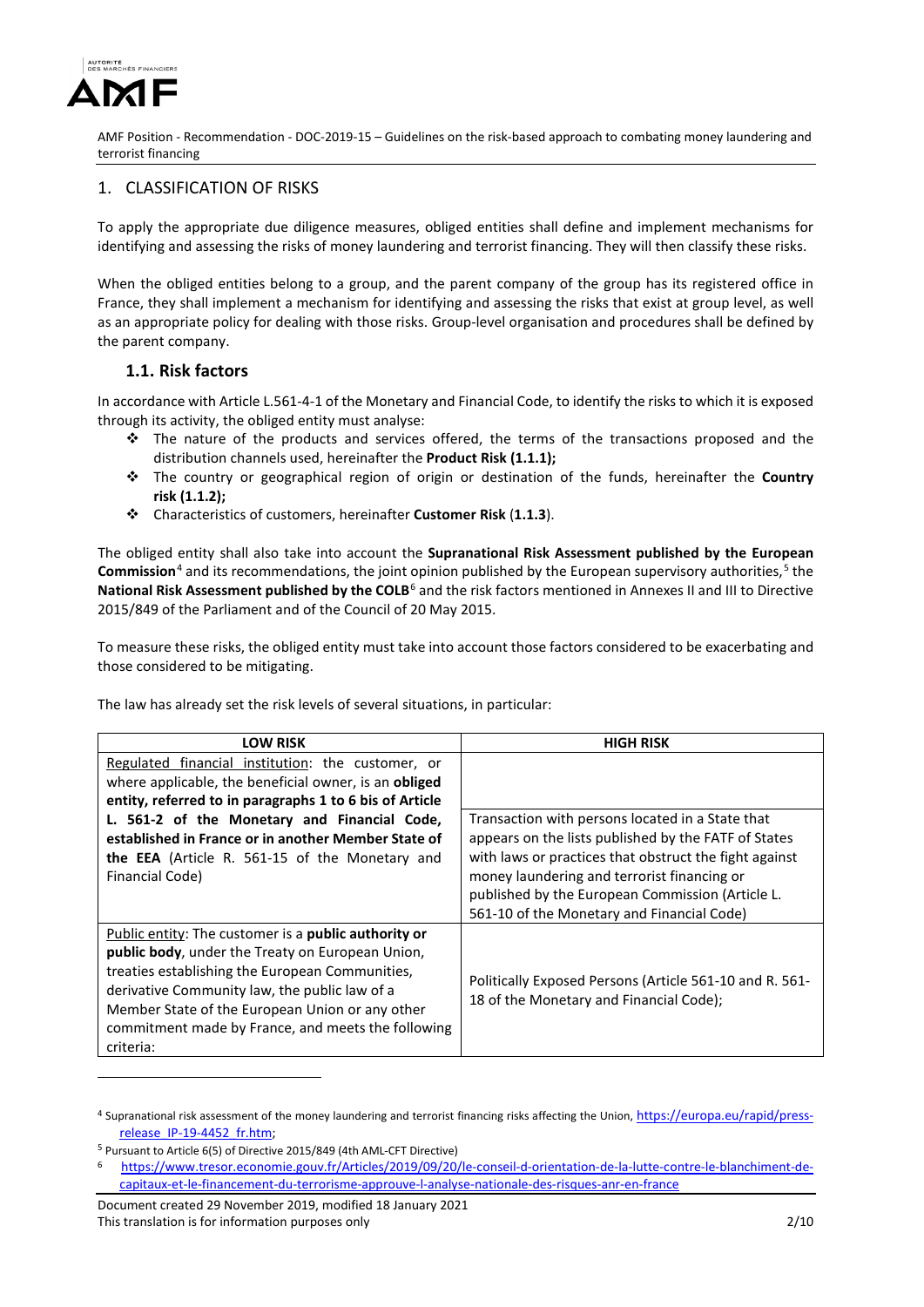

| Its identity is publicly available, transparent<br>$\overline{\phantom{0}}$ |                                                        |
|-----------------------------------------------------------------------------|--------------------------------------------------------|
| and certain;                                                                |                                                        |
| Its activities, as well as its accounting<br>$\overline{\phantom{0}}$       |                                                        |
| practices, are transparent;                                                 |                                                        |
| It is either accountable to an EU institution or                            |                                                        |
| to the authorities of a Member State, or                                    |                                                        |
| subject to the appropriate control procedures                               |                                                        |
| of its activity.                                                            |                                                        |
| (Article R. 561-15 of the Monetary and Financial Code)                      |                                                        |
| The customer is a company whose securities are                              | Products or transactions that encourage anonymity      |
| admitted for trading on a regulated market in France                        | (Article L. 561-10 of the Monetary and Financial Code) |
| or in a State that is a party to the EEA agreement or                       |                                                        |
| which is subject to disclosure requirements consistent                      |                                                        |
| with Union law or subject to equivalent international                       | Transactions that are particularly complex or involve  |
| standards which ensure adequate transparency of                             | unusually high amounts or that seem to have no         |
| ownership information (the obliged entity is able to                        | economic justification or legal purpose (Article L.    |
| demonstrate this to the AMF) (Article R. 561-15 of the                      | 561-10-2 of the Monetary and Financial Code)           |
| Monetary and Financial Code)                                                |                                                        |
|                                                                             |                                                        |

Aside from these assumptions, the measurement and classification of risks are the responsibility of the obliged entity and correspond to subjective criteria defined by the obliged entities themselves.

To do this, the obliged entity refers to the **Joint Guidelines of the European Supervisory Authorities on risk factors[7](#page-2-0)** published on 4 January 2018.

The risk factors below are not exhaustive and obliged entities are not obliged to take into account risk factors that do not apply to them.

## 1.1.1. Product Risk

<u>.</u>

The obliged entity carries out its risk analysis based on the services provided (for example, fund management, individual asset management, order reception/transmission, investment advice) as described in its programme of activity:

- Types of services provided (for example, individual asset management, order reception-transmission, investment advice) or transactions proposed;
- Activities carried out (alternative fund of funds programmes of activity, unlisted securities, management of real estate collective investment undertaking and other real estate management activities, etc.);
- Types of products or financial instruments proposed (UCITS, AIF, etc.).

The obliged entity assesses the risk related (i) to the level of transparency or opacity, (ii) to the complexity of the product, service or transaction, and (iii) to the value, size, amount of the product, service or transaction.

The obliged entity also takes into account the methods used in marketing its products or services and in particular the risk related to the intermediaries that the entity may use, as well as the nature of its relations with them.

The obliged entity takes into account the novel or disruptive nature of a product or trade practice.<sup>[8](#page-2-1)</sup>

<span id="page-2-1"></span><sup>8</sup> Cf. Recommendation 15.2 of the FATF: "*Financial institutions should be required to: (a) undertake the risk assessments prior to the launch or use of such products, practices and technologies; and*

*(b) take appropriate measures to manage and mitigate the risks."* 

Document created 29 November 2019, modified 18 January 2021 This translation is for information purposes only 3/10

<span id="page-2-0"></span><sup>7</sup> [https://esas-joint-committee.europa.eu/Publications/Guidelines/Guidelines%20on%20Risk%20Factors\\_FR\\_04-01-2018.pdf](https://esas-joint-committee.europa.eu/Publications/Guidelines/Guidelines%20on%20Risk%20Factors_FR_04-01-2018.pdf)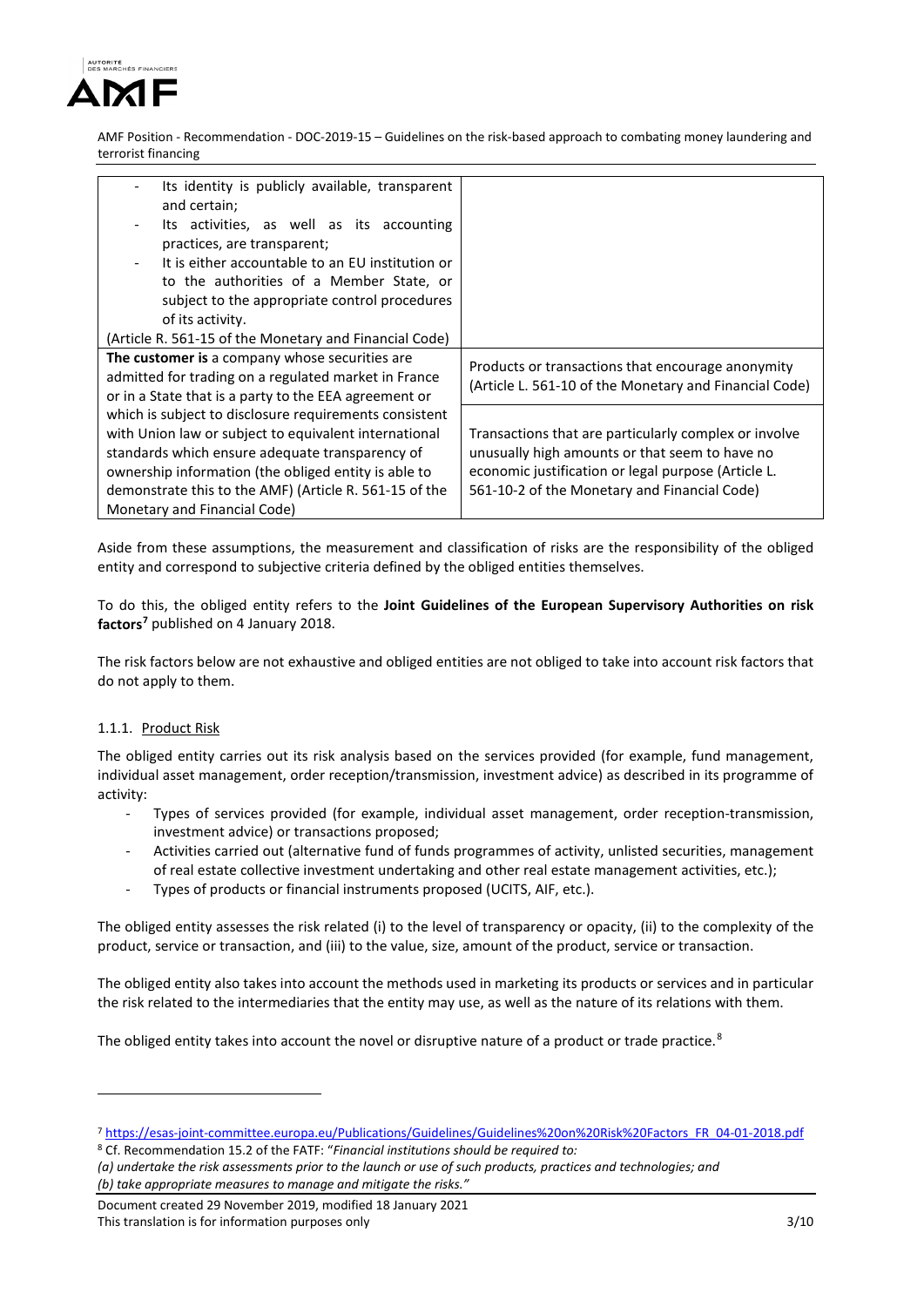

## 1.1.2. Country Risk

Obliged entities include in their risk classification the risks related to countries or geographical regions (i) in which customers and/or beneficial owners are established, have their business and/or registered office, or with which they have a close relationship, and (ii) in which the funds used for the transaction were generated, or to which or from which the funds are received or transferred.

To assess the level of Country Risk, obliged entities take the following into account:

- The quality of Member State or non-member of the EEA,
- The list of countries identified by the European Commission as countries with AML-CFT systems that have strategic deficiencies in accordance with Article 9 of Directive (EU) 2015/849;
- FATF lists of countries or geographical regions of high risk and that are not cooperative;
- Mutual assessment and follow-up reports by the FATF that provide better knowledge of the level of compliance of a national regime with FATF recommendations and the level of effectiveness of the regime;
- Assessment of the IMF as well as Financial Sector Assessment Programme (FSAP) reports.

#### Focus on country lists

To help professionals know the level of money laundering and terrorist financing risks, there are several lists that identify high-risk countries.

A distinction must be made between:

- $\triangleright$  The "grey list" list drawn up by the FATF of countries with strategic deficiencies in their AML-CFT regimes.<sup>[9](#page-3-0)</sup> This list may change at each FATF plenary meeting
- $\triangleright$  The "black list" drawn up by the FATF of high-risk countries that may be subject to a call to apply counter-measures.[10](#page-3-1)

These two lists are different from:

 $\triangleright$  The list of high-risk third country jurisdictions that have strategic deficiencies that the European Commission has prepared in accordance with Article 9 of Directive (EU) 2015/849. This list was published for the first time as an appendix to Delegated Regulation (EU) 2016/1675 of the Commission, and has been amended three times since then.<sup>[11](#page-3-2)</sup> This list takes account of those drawn up by the FATF and completes them.

The obliged entities also consult the lists of countries, organisations and persons that are the subject of sanctions, embargoes or other similar measures imposed by the European Union or the United Nations.

At the national level, the obliged entities consult the list of non-cooperative countries in tax matters as defined in Article 238-0 A of the General Tax Code.

Lastly, obliged entities are also invited to regularly consult the websites and press releases of the Minister for the Economy and Finance and TRACFIN.

1.1.3. Client Risk

-

<span id="page-3-2"></span>1[1https://ec.europa.eu/info/business-economy-euro/banking-and-finance/financial-supervision-and-risk-management/anti](https://ec.europa.eu/info/business-economy-euro/banking-and-finance/financial-supervision-and-risk-management/anti-money-laundering-and-counter-terrorist-financing/eu-policy-high-risk-third-countries_en)[money-laundering-and-counter-terrorist-financing/eu-policy-high-risk-third-countries\\_en.](https://ec.europa.eu/info/business-economy-euro/banking-and-finance/financial-supervision-and-risk-management/anti-money-laundering-and-counter-terrorist-financing/eu-policy-high-risk-third-countries_en) A new delegated regulation was adopted by the European Commission on 7 May 2020. The new list will come into force on 1<sup>st</sup> October 2020.

Document created 29 November 2019, modified 18 January 2021 This translation is for information purposes only the state of the state of the state of the 4/10

<span id="page-3-0"></span><sup>9</sup> [http://www.fatf-gafi.org/publications/high-risk-and-other-monitored-jurisdictions/documents/increased-monitoring](http://www.fatf-gafi.org/publications/high-risk-and-other-monitored-jurisdictions/documents/increased-monitoring-february-2020.html)february-2020.html [\(](http://www.fatf-gafi.org/publications/high-risk-and-other-monitored-jurisdictions/documents/increased-monitoring-february-2020.html)18 countries) 10 [http://www.fatf-gafi.org/publications/high-risk-and-other-monitored-jurisdictions/documents/public-statement-october-](http://www.fatf-gafi.org/publications/high-risk-and-other-monitored-jurisdictions/documents/public-statement-october-2019.html)

<span id="page-3-1"></span>[<sup>2019.</sup>html](http://www.fatf-gafi.org/publications/high-risk-and-other-monitored-jurisdictions/documents/public-statement-october-2019.html) (North Korea and Iran)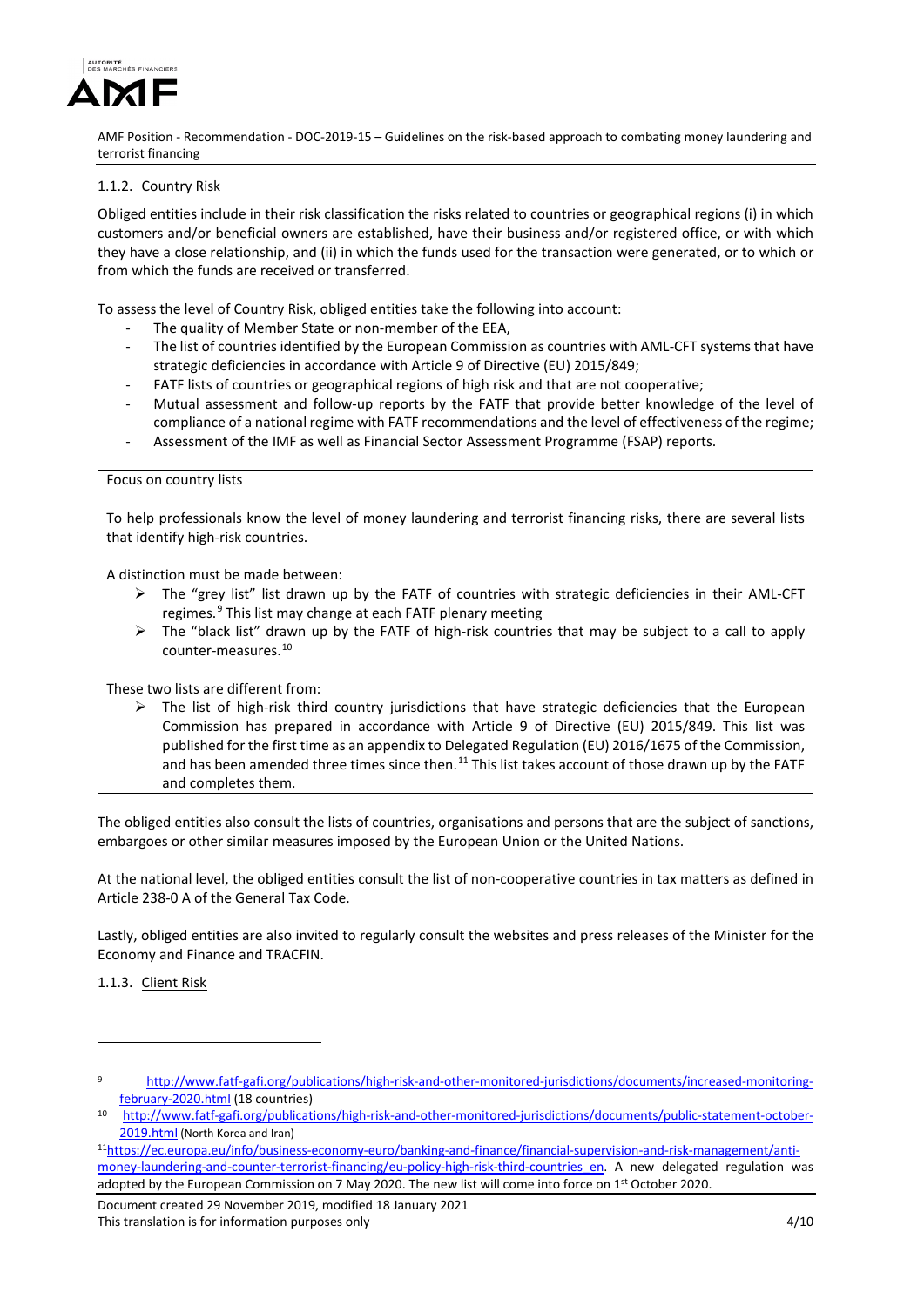

As part of its assessment of risks related to customers, the obliged entity shall take into account the characteristics of customers and the business relationship, in particular:

- The nature of the customers (natural persons or entities in the form of more or less complex structures, that may or may not promote anonymity - foundations, trusts, etc.- persons acting on their own behalf or on behalf of third parties, politically exposed persons, customers that are not physically present);
- The quality of long-term or occasional customers;
- The professional or economic activities of customers, their assets and financial situation, their financial history, etc.;
- The amount, nature and volume of the transactions envisaged or completed, the origin and destination of the funds;
- The investment habits of customers;
- The economic justification of the planned business relationship;
- The duration of the ongoing business relationship;
- The intervention of intermediaries between the customer and the obliged entity;
- The origin of the assets;
- The customer's conduct, such as the refusal to provide information or a change in attitude towards the obliged entity.

Obligations of identification of the customer and collection of information about the business relationship that will enable the obliged entities to draw up and regularly update their risk classification.

**The obliged entity will refer to AMF Position-Recommendation 2019-16 relating to obligations of vigilance with respect to customers and their beneficial owners.** 

# **1.2. Weighting**

<u>.</u>

The obliged entities should take a holistic view of the anti-money laundering and combating terrorist financing risk factors they have identified. The assessment of the overall risk associated with a specific relationship or an occasional transaction may be based on the weighting of risk factors depending on their importance.

In this respect, the Guidelines on Risk Factors<sup>[12](#page-4-0)</sup> state:

36. When weighting risk factors, firms should make an informed judgement about the relevance of different risk factors in the context of a business relationship or occasional transaction. This often results in firms allocating different "scores" to different factors; for example, firms may decide that a customer's personal links to a jurisdiction associated with higher AML-CFT risk is less relevant in light of the features of the product they seek.

37. Ultimately, the weight given to each of these factors is likely to vary from product to product and customer to customer (or category of customer) and from one firm to another. When weighting risk factors, firms should ensure that:

- weighting is not unduly influenced by just one factor;
- economic or profit considerations do not influence the risk rating;
- weighting does not lead to a situation where it is impossible for any business relationship to be classified as high risk;
- the provisions of Directive (EU) 2015/849 or national legislation regarding situations that always present a high money laundering risk cannot be over-ruled by the firm's weighting; and
- they are able to override any automatically generated risk scores where necessary. The rationale for the decision to override such scores should be documented appropriately.

<span id="page-4-0"></span><sup>12</sup> [https://esas-joint-committee.europa.eu/Publications/Guidelines/Guidelines%20on%20Risk%20Factors\\_FR\\_04-01-2018.pdf](https://esas-joint-committee.europa.eu/Publications/Guidelines/Guidelines%20on%20Risk%20Factors_FR_04-01-2018.pdf)

Document created 29 November 2019, modified 18 January 2021 This translation is for information purposes only 5/10 and 5/10 set of the state of the state of the state of the state of the state of the state of the state of the state of the state of the state of the state of the stat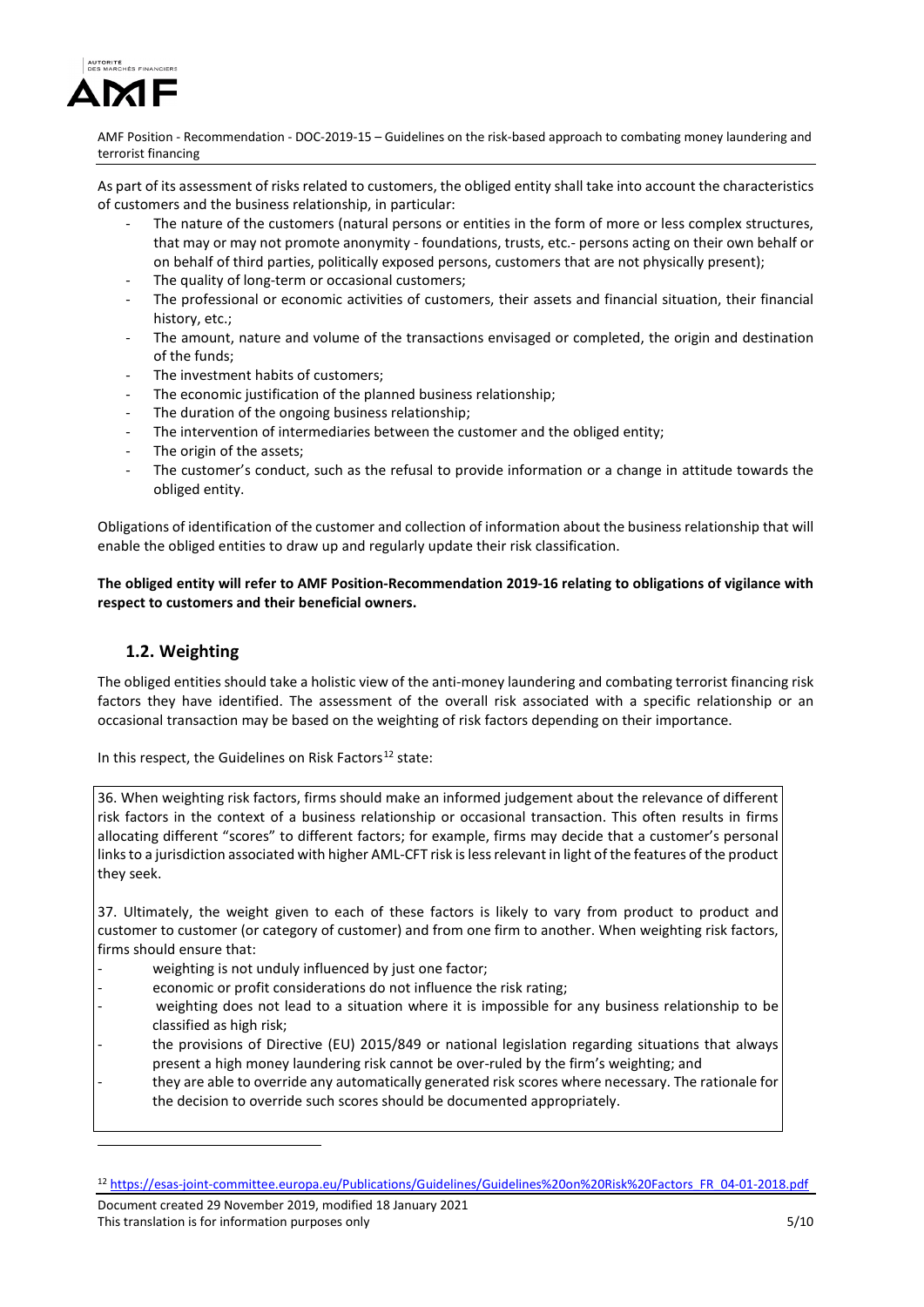

38. Where a firm uses automated IT systems to allocate overall risk scores to categorise business relationships or occasional transactions and does not develop these in house but purchases them from an external provider, it should understand how the system works and how it combines risk factors to achieve an overall risk score. A firm must always be able to satisfy itself that the scores allocated reflect the firm's understanding of AML-CFT risk and it should be able to demonstrate this to the competent authority

# **1.3. Obligations related to the risk identification and classification regime**

### 1.3.1. Risk classification documentation

Position

**The risk classification of the obliged entity shall be recorded clearly on a durable medium[13](#page-5-0) (for example, a procedure, Excel spreadsheet, software, etc.)**

**The risk assessment (which is subject to the internal procedures pursuant to Articles 320-20 and 321-147 of the AMF General Regulation) must be sufficiently documented to enable a demonstration of the principles to the supervisory authority during an audit.** 

### 1.3.2. Regular update

This classification must be **updated regularly**. To ensure that it remains relevant in the long term, it must be monitored and updated or revised if necessary. It shall into account regulatory developments and emerging risks (see annual reports, TRACFIN or FATF reports).

### 1.3.3. Staff training

<u>.</u>

Staff members concerned by AML-CFT must understand the principles of the risk-based approach and their practical application in their company, in order to be able to carry out, with all the necessary expertise and knowledge, the tasks for which they are responsible and that require them to exercise their judgement. The training and information programme provided for in Article L. 561-34 of the Monetary and Financial Code shall therefore include this aspect, which is essential to ensure the effectiveness of the systems.

### 1.3.4. Appointment of the person in charge of the system

The provisions of the General Regulation (Articles 320-17 and 321-144) that require the appointment of a person responsible for implementing the anti-money laundering and terrorist financing system stipulated in Article L. 561- 32 of the Monetary and Financial Code specify that this person must be a member of management.

For asset management companies, member of management means an "executive" who is a natural person, as defined in Articles 321-13 and 317-5 of the AMF General Regulation.

The provisions of the General Regulation provide for the option, for the member of management appointed to be in charge of implementing the AMF-CFT system, to delegate some or all of this implementation to a third-party, i.e. another employee of the obliged entity, either from the group or outside the group (Articles 320-17, 321-144, 325-22 and 325-62 of the AMF General Regulation)

The manager may delegate this function, all the while remaining responsible for the delegated activities. The delegation meets the conditions set out in Articles 320-17, 321-144, 325-22 and 325-62 of the AMF General Regulation:

- "*1°) The empowered person must have the necessary authority, resources and skills, and access to all relevant information" and*

<span id="page-5-0"></span><sup>&</sup>lt;sup>13</sup> Within the meaning of Article 314-5 of the AMF General Regulation

Document created 29 November 2019, modified 18 January 2021 This translation is for information purposes only **6/10** CONSERVING THE SERVING ONLY  $6/10$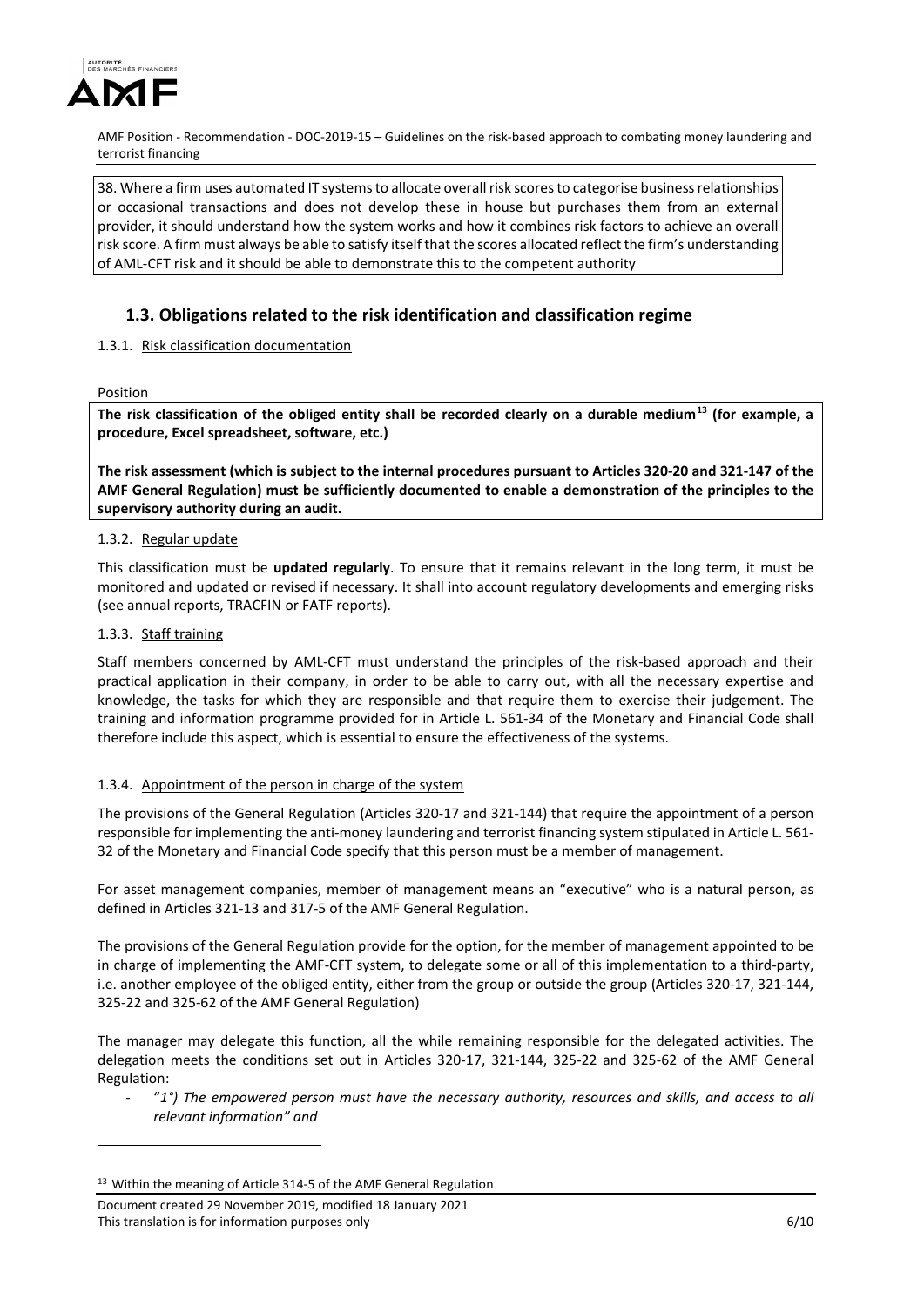

"2°) The empowered person must not be involved in the execution of the services and activities under supervision."

### Position

**The empowered person may be responsible for compliance and internal audit, provided that this delegation is appropriate and compliant with Articles 313-62 et seq., 321-83 et seq. of the AMF General Regulation and Article 62 of Delegated Regulation (EU) 321/2013 of the Commission for portfolio asset management companies.**

**The empowered person may be chosen from among other employees of an entity of the group to which the collective investment management company, financial investment advisor or crowdfunding investment advisor belongs. He or she may also be another person who meets the conditions defined by the AMF General Regulation.**

**The delegation should under no circumstances adversely affect the effectiveness of the system.**

## 2. ASSET DUE DILIGENCE

As indicated above, in keeping with the risk-based approach and to determine the extent of their obligations to combat money laundering and terrorist financing, the obliged entities shall assess the risks of money laundering and terrorist financing presented by their activities in this field, including within the framework of investments or disinvestments made in the assets of collective investments by collective investment management companies or in portfolios managed within the framework of the service of portfolio management for third parties.

This obligation is set out in Articles 320-22 and 321-149 of the AMF's General Regulation, which state that:

*"when it implements its investment policy as part of the financial management of a collective investment or discretionary management mandate, the portfolio asset management company shall assess the risk of money laundering and terrorist financing and establish procedures to oversee the investment selections made by its employees.*"

In accordance with Article R. 561-38-2 of the Monetary and Financial Code, collective investment management companies may entrust an external service provider with the performance, in their name and on their behalf, of all or part of the due diligence related to this obligation.

 $\Box$  Collective investment management companies shall identify the risks to which their investments are exposed in the same way as the risks to which they are exposed in the management of their liabilities, following the risk factors mentioned above, with the following features:

- $\triangleright$  Under "Product" Risk: collective investment management companies shall take into account, in addition to the elements mentioned in Section 1.1.1 above, the proposed transaction terms (term, co-investment, size of the investment envisaged, use of intermediate structures) and the forms and methods of sourcing (use of business finders);
- $\triangleright$  Under Country Risk (1.1.2 above): collective investment management companies shall focus on the location of targets (if the companies or real estate assets are located in high-risk countries), the source or destination of the financial flows involved in the investment transactions;
- $\triangleright$  Under "Customer" Risk or, in this case Counterparty Risk: collective investment management companies shall take into account the capacity of their co-contracting parties (natural persons or legal entities), their reputation, the presence of politically exposed persons.

Position

Document created 29 November 2019, modified 18 January 2021 This translation is for information purposes only 7/10 and 7/10 and 7/10 and 7/10 and 7/10 and 7/10 and 7/10 and 7/10 and 7/10 and 7/10 and 7/10 and 7/10 and 7/10 and 7/10 and 7/10 and 7/10 and 7/10 and 7/10 and 7/10 and 7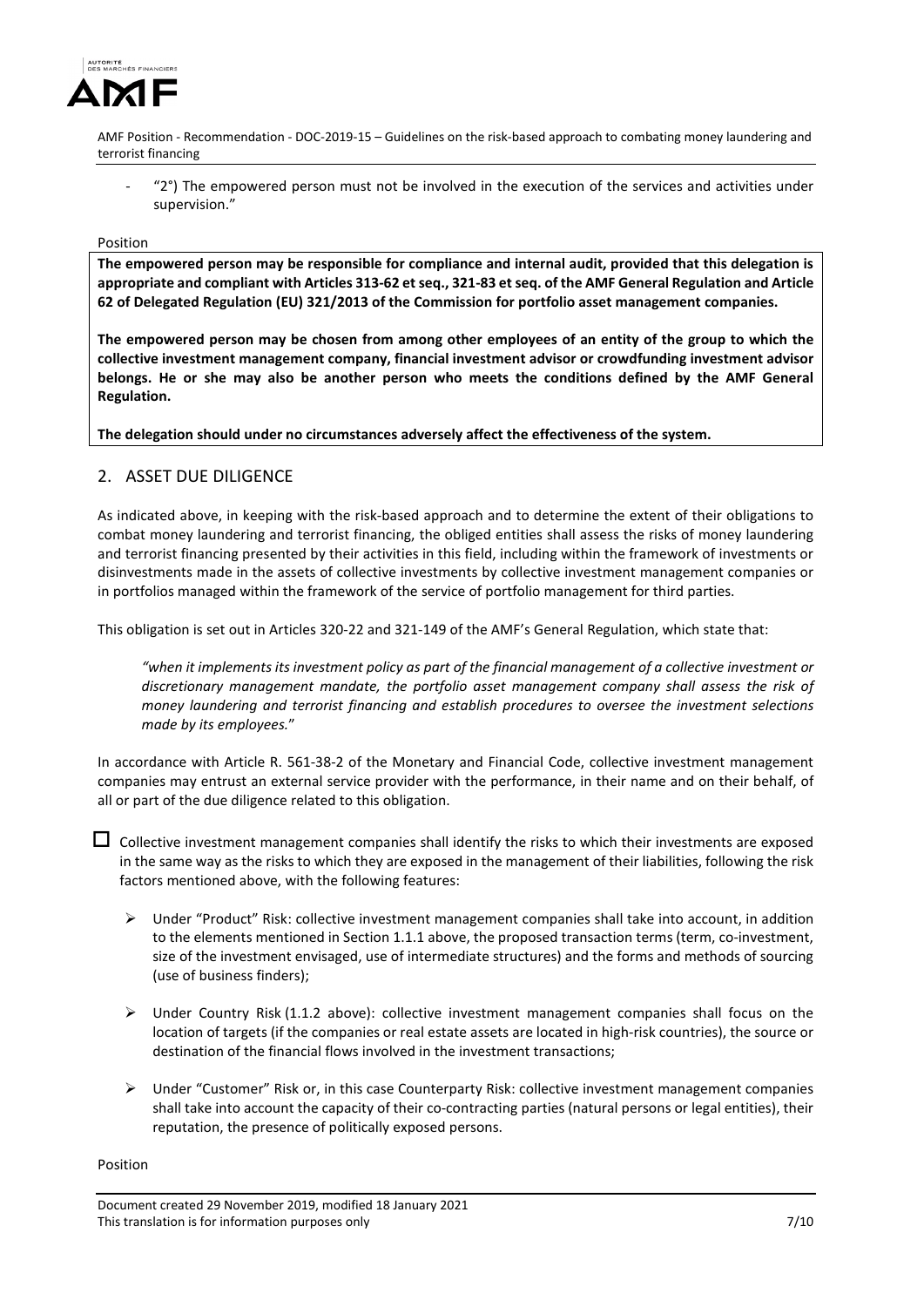

**Prior to the investments made by the collective investment management company, the latter shall collect the information that it will need to assess the money laundering and terrorist financing risk.**

 $\Box$  When the risks have been identified they are assessed and classified

### Position

**When the investment target, the co-investor or the counterparty is a person specified in paragraphs 1°, 2° or 3° of Article R. 561-15 of the Monetary and Financial Code, i.e.:** 

**1) An entity (or its subsidiary) subject to the anti-money laundering rules in France or in another Member State of the European Union or European Economic Area;** 

**2) A company whose securities are admitted for trading on a regulated market in France, in another State that is a party to the European Economic Area agreement or which is subject to disclosure requirements consistent with Union law or subject to equivalent international standards which ensure adequate transparency of ownership information, or a subsidiary of which more than 75% is held by such a company;[14](#page-7-0) 3) A public authority or public body.**

**This organisation presents, in the absence of any suspicion, a low risk of money laundering and terrorist financing.** 

 $\Box$  After the risks have been identified, assessed and classified, the portfolio asset management companies determine the scope of the due diligence to be performed before concluding an investment transaction, based on a proportionate approach.

Like the due diligence performed on their customers, collective investment management companies shall perform asset due diligence in a proportionate manner according to their assessment of the risk of money laundering or terrorist financing.

Position

<u>.</u>

**When the risk identified is considered to be high, the collective investment management company shall take all additional and/or enhanced due diligence measures before establishing the business relationship.**

For example, in the event of a high risk, the collective investment management company shall take one or more of the following enhanced due diligence measures:

- The decision to carry out an investment is taken at the higher managerial level and, where appropriate, by a member of the executive body or any person authorised for this purpose by the executive body;
- Additional information and/or supporting documents are collected, relating to the purpose of the business relationship, the source of the assets and the funds involved in the business relationship;
- Constant due diligence measures shall be intensified: information that increases knowledge about the business relationship is regularly updated.

Conversely, where the collective investment management company chooses to invest the assets under management in low-risk assets, such as shares or bonds traded on a regulated market in the EEA or shares of companies that are subject to disclosure requirements consistent with Union law or subject to equivalent international standards which ensure adequate transparency of ownership information (the obliged entity is able

<span id="page-7-0"></span><sup>&</sup>lt;sup>14</sup> See the AMF Position in AMF-DOC 2019-16 – Guidelines regarding obligations of vigilance with respect to clients and their beneficial owners

Document created 29 November 2019, modified 18 January 2021 This translation is for information purposes only **8/10** S/10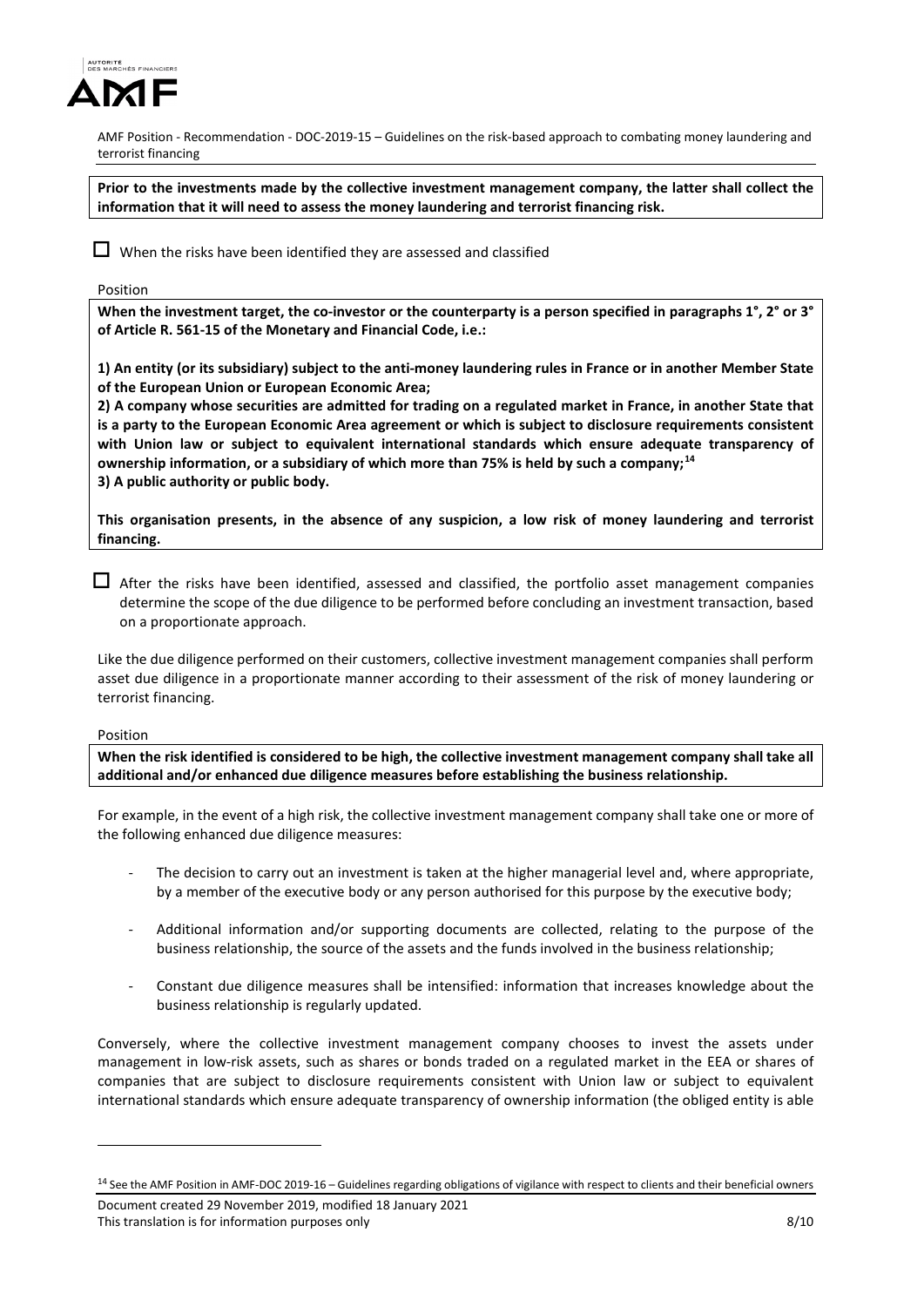

to demonstrate this to the AMF), and if there are no suspicions, the obliged entity may perform only minimal due diligence: identification of the issuer and collection of information that justifies the low risk.

#### Recommendation

**With respect to the additional information to be collected, the AMF recommends that collective investment management companies follow the best practices below:** 

**Before closing an investment in a company whose securities are not admitted for trading on a regulated market, the collective investment management company shall collect reliable information:** 

**- the identity of the management and beneficial owners, for the purpose of identifying any politically exposed persons or persons on a list frozen assets;** 

**- financial data, to assess the consistency with the company's business.**

**Before subscribing for shares or units in a private equity fund, a specialised professional fund or a professional private equity investment fund or any other private equity vehicle registered in France or abroad, the collective investment management company shall collect and verify the information about said vehicle, as well as information about its asset management company: names of executives, shareholders and beneficial owners. The collective investment management company shall make inquiries about its co-investors.**

## $\Box$  Additional information about real estate asset due diligence

When they assess the risk of money laundering and terrorist financing in their investment choice, collective investment management companies specialising in the real estate sector (such as real estate investment companies, real estate collective investment undertakings, professional real estate collective investment undertakings) shall perform due diligence adapted to the nature of their target assets.

Portfolio asset management companies specialising in real estate are therefore required to perform due diligence on the counterparties to their property acquisition and disposal transaction. The extent of due diligence is adapted to the counterparty's risk profile, the characteristics of the business relationship and/or the transaction based on the usual risk factors (product, country and client risks)

Does the due diligence have to concern any tenants of the acquired building?

Pursuant to Article L. 561-2 of the Monetary and Financial Code, collective investment management companies specialising in real estate are subject to the anti-money laundering and terrorist financing rules:

- Under the supervision of the AMF, in their capacity as a collective investment management company managing real estate AIFs, referred to in Article L. 561-2 point 6°) of the Monetary and Financial Code, and;
- Under the supervisions of the French fraud prevention authority (DGCCRF), in their capacity as real estate professionals referred to in Article 561-2 point 8° of the Monetary and Financial Code, carrying out activities mentioned in article 1 point 1°, only concerning their activity of letting under the terms of a real estate transaction mandate for which the monthly rent amounts to €10,000 or more (excl. tax) and points 2°, 4°, 5 and 8° of Law No. 70-9 of 2 January 1970 governing the conditions of exercise of activities relating to certain transactions involving buildings and goodwill ("Hoguet Law").

The issue of due diligence relating to tenants within the framework of real estate fund management activity must therefore be addressed in light of the requirements imposed for the real estate activities mentioned in Article 561- 2 point 8° of the Monetary and Financial Code, which may apply concurrently.

The letting activity mentioned in Article 561-2 point 8° of the Monetary and Financial Code refers to the activity of letting under the terms on a real-estate transaction mandate for which the monthly rent amounts to €10,000 or more, excl. tax. The real estate management activity referred to in Article 1 point 6° of the Hoguet Law, including